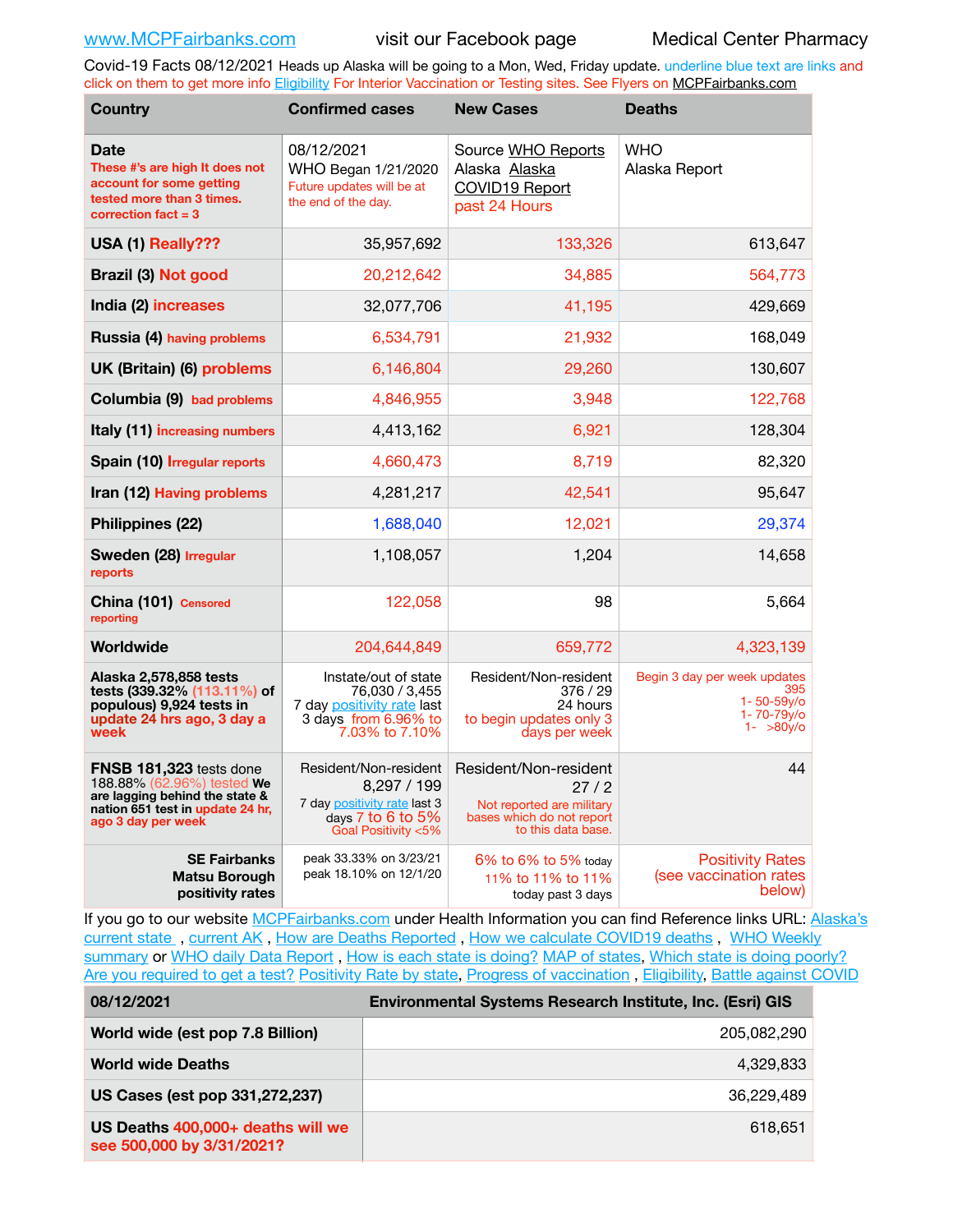### Impact of COVID-19 on the US Healthcare system

Estimated US Population 331.3 million 218.91% (72.97%) have been tested (724.6 million) Estimated 5% of US population will test positive for Covid-19 16.56 million (currently 36.2 Million (10.95%) of population tested positive vs Alaska (10%) we have currently tested an est. 724.6 million based on 36.2 mill that have tested positive discount some of these numbers by 67% to account for multiple testing of same person. If 8% will require hospitalization of the 16.56 million positive cases, we would need 1.325 million beds. Estimated by the American Hospital Association there are 800,000 staffed beds available. The US has 2.8 hospital beds per 1000 our needs could be 56, China had 4.3, Italy 3.2, South Korea 12.3 The Needs

The USNS Mercy and Comfort added 2,000 staffed beds, not ICU Of these estimated to be admitted to ICU 860,000. to ICU beds The US has 16,000 ICU beds we have 68,000-85,000 beds ve have 68,000-85,000 beds US could need 299,000 beds with ventilators  $\leq$ 16,000 ventilators

**Summation:** Estimated needs could be 1.325 million hospitalized beds for just COVID-19 patients alone. If positives represents 5% of test run, then approximately 724.6 million have been tested, we have no idea how many tests have been run or how many multiple tests conducted on the same person, resulting in 36.2 million positive tests run with 618,651 with -160 deaths in the past 24 hours, ave 2320/day. In AK, with 76,030 positive cases 10% of Alaska, 1,766 hospitalizations, and 392 deaths. Hospitalization rate is 2.33% of those that test positive, Death Rate 0.53% overall or 22.09% of those hospitalized. Those >60 y/o represent 15% of positive cases, yet represent 80% of deaths. 726,114 vaccines given equal approximately 339,219 (44.63%) completed series and 386,895 (50.91%) vaccinated once of population.

Normal ICU stay 5-7 days, estimated ICU stay for COVID-19 2-3 weeks and they could tie up a ventilator for that length of time also, helping only 1/3 as many patients.

This is why we need to flatten the curve by social spacing and only essential travel.

Expected Death (these are just estimates based on other countries) if 5% of the US Population (16.56 million) test positive we are now at 29.137 million positive (8.8%) and if

1% die = 165,600 people

2% die = 311,200 people

3% die = 496,800 people

6% die = 993,600 people obviously we have passed the 1.325 million positive cases we are 29.137 million so if 5% of the US population (16.56 million) test positive and 6% of those die = 993,600 deaths if no vaccine, or if 3.09% (511,704) will die, but we are 104.8% of the way there in 52 weeks (1 year).

World wide death rate of positive tests actually 2.11%. The US is at 618,651 1.71% of those actually tested positive, that is 70% lower death rate than when we started in 3/2020 , started at 6%. But we are slipping Death % have gone from 1.67 to 1.82%. There are 7.8 Billion people in the world 331 million live in the US (4.2% of the world's population) 10.95% have tested positive. The US deaths represents 14.29% of the world's death numbers and 17.67% of worldwide confirmed cases.

In comparison to the flu in the US.

CDC Estimates. From 2010 to 2016, the flu-related death rate was between 12,000 and 56,000, with the highest season being 2012 to 2013 and the lowest being 2011 to 2012. Most deaths are caused by complications of the flu, including pneumonia or a secondary bacterial infection of the heart or brain. or 2,000 to 9,333 per year. In 2020 in the US has 19 million cases 180,000 hospitalized and 10,000 (0.052%) have died, typically it is 2% will die, compared to 1.71% with COVID19. 218.91% (US), 338.32% (Alaska), & 188.88% (Fbks) are still too few to protect us from future outbreaks. Experts feel that we need either need people to get infected with the virus and develop antibodies or get vaccinated to create immune antibodies to protect us, that we need >60% of the population to have positive antibody tests and preferably 70-90%, one expert felt they would not feel confident til >85% were positive, to give assurance (herd immunity) in order to go without masks and social distancing. NY City seems to have the highest number at 20%. Testing is so important. Currently we are testing at 41.53 Million tests per month. At this rate to test everyone once it will take 7.90 months or over 0.67 years. To test 3 times it would take 23.69 months or 2 years

The [Flu](https://lnks.gd/l/eyJhbGciOiJIUzI1NiJ9.eyJidWxsZXRpbl9saW5rX2lkIjoxMDMsInVyaSI6ImJwMjpjbGljayIsImJ1bGxldGluX2lkIjoiMjAyMTAyMjYuMzYwNDA3NTEiLCJ1cmwiOiJodHRwczovL3d3dy5jZGMuZ292L2ZsdS93ZWVrbHkvb3ZlcnZpZXcuaHRtIn0.ePMA_hsZ-pTnhWSyg1gHvHWYTu2XceVOt0JejxvP1WE/s/500544915/br/98428119752-l) (Influenza kills approximately 1-2% of those infected ([1.6% positivity in Alaska](http://dhss.alaska.gov/dph/Epi/id/SiteAssets/Pages/influenza/trends/Snapshot.pdf) zero deaths for flu), SARS killed 800 people total, COVID19 appears to kill 1.71% (618,651 of those that test positive (10.95% of US COVID) or 14.5% less deadly than the flu and seems to be more contagious. (Seems to spread more readily) [Flu](https://lnks.gd/l/eyJhbGciOiJIUzI1NiJ9.eyJidWxsZXRpbl9saW5rX2lkIjoxMDEsInVyaSI6ImJwMjpjbGljayIsImJ1bGxldGluX2lkIjoiMjAyMTAyMjYuMzYwNDA3NTEiLCJ1cmwiOiJodHRwOi8vZGhzcy5hbGFza2EuZ292L2RwaC9FcGkvaWQvUGFnZXMvaW5mbHVlbnphL2ZsdWluZm8uYXNweCJ9.oOe3nt2fww6XpsNhb4FZfmtPfPa-irGaldpkURBJhSo/s/500544915/br/98428119752-l)  [rates dropped from 300 to single digits this year](https://lnks.gd/l/eyJhbGciOiJIUzI1NiJ9.eyJidWxsZXRpbl9saW5rX2lkIjoxMDEsInVyaSI6ImJwMjpjbGljayIsImJ1bGxldGluX2lkIjoiMjAyMTAyMjYuMzYwNDA3NTEiLCJ1cmwiOiJodHRwOi8vZGhzcy5hbGFza2EuZ292L2RwaC9FcGkvaWQvUGFnZXMvaW5mbHVlbnphL2ZsdWluZm8uYXNweCJ9.oOe3nt2fww6XpsNhb4FZfmtPfPa-irGaldpkURBJhSo/s/500544915/br/98428119752-l) note the start of mask wearing impacted flu numbers.

Alaska has 76,030 so far 8,297 in Fairbanks or 1 of every 9 of Alaskans, and with 44 of 395 deaths 1 in 9, the first case was transient foreign airline crew member. Interesting, the Source of Alaska's SARS-Cov2 virus originated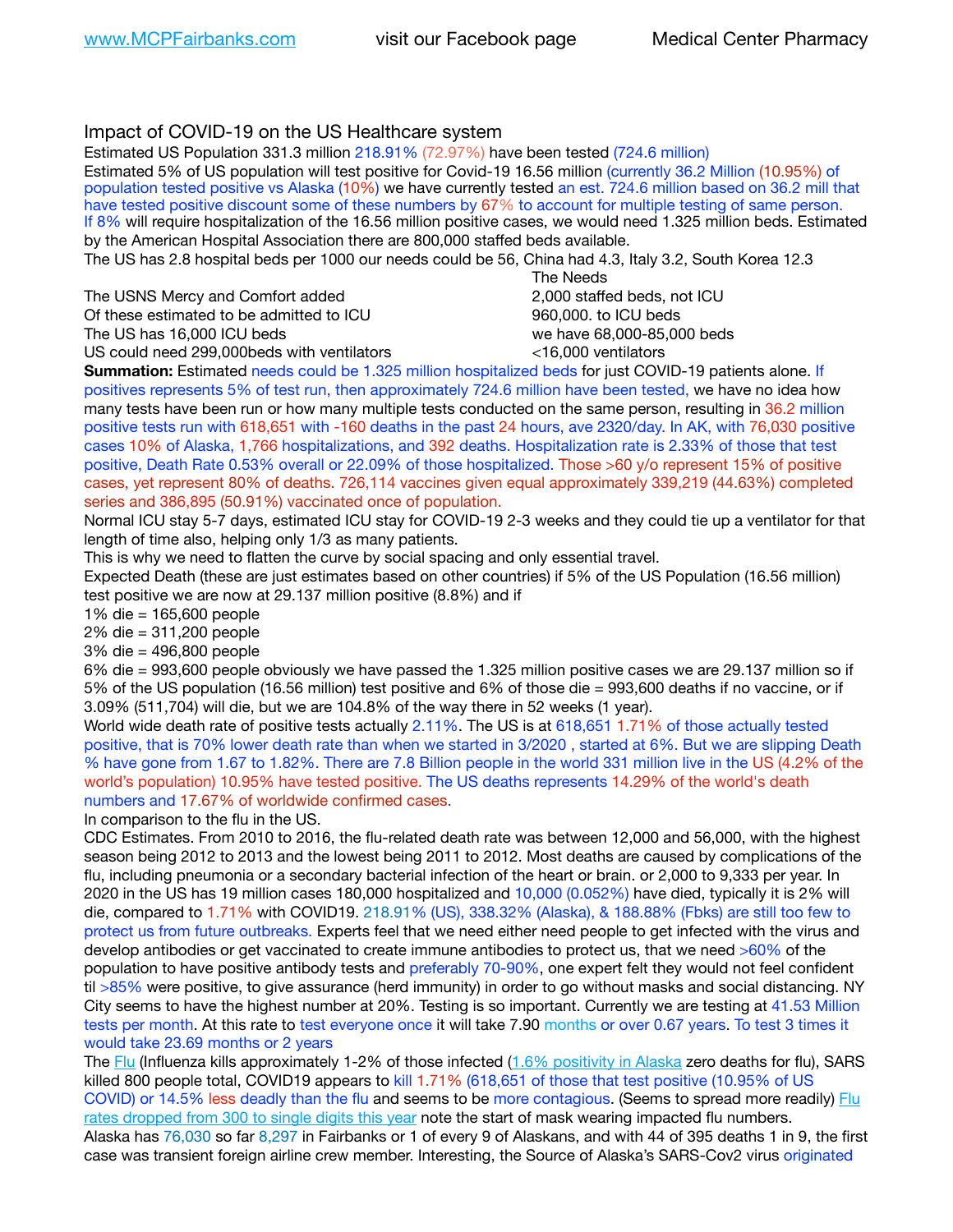[www.MCPFairbanks.com](http://www.MCPFairbanks.com) visit our Facebook page Medical Center Pharmacy

not from East Asia by travelers or the west coast (Washington where it was first observed) , but came from the east coast of the US, and they were inoculated first from Europe, accordingly from New York's Governor and CDC. Currently 39 Variants known, only 13 of major concern in the US. (Europe's (china's)) Primary, plus an Ohio variant (COH.20G/501Y), California, [UK](https://www.cdc.gov/coronavirus/2019-ncov/transmission/variant-cases.html) (B.1.1.7), (7) South African (1.351), India (Delta), Delta-Plus, Peru (Lambda(C.37)) and (2) Brazil (P.1), we have seen 5, Europe's (China) [variant](https://www.webmd.com/lung/news/20210318/cdc-who-create-threat-levels-for-covid-variants?ecd=wnl_cvd_031921&ctr=wnl-cvd-031921&mb=kYbf7DsHb7YGjh/1RUkcAW0T6iorImAU1TDZh18RYs0=_Support_titleLink_2), California, Brazil, UK, South Africa, India (delta) now representing 96% of new tests in Alaska so far, the last 4 in particular as they have a 50% increase in transmissibility vs 20% in the others over the China variant, the delta variant is 50% more transmissible than the UK (B.1.1.7)version.

**Best practice protection** is good personal Hygiene do not touch eyes, nose, mouth, wash hands frequently for at least 20-30 seconds, before you touch your face, and observe personal spacing of 6-18 feet. Remove your shoes in your house, frequently clean surface areas, let the cleaner sit 15-20 sec before wiping off. **We are recommending to wear any kind of mask.**

Drug treatment is being researched, but as yet not been verified, only suggested. Best to isolate those sick and isolate those most susceptible (old and preconditioned with risk factors)

**Risk factors:** Cardiovascular disease (56.6%), Obesity (41.7%), Diabetes (33.8%), age >60, respiratory problems, especially smokers or those who vape, High Blood Pressure

If you have been exposed self isolate for 2-4 weeks

One episode in China, a man tested negative for 27 days before showing symptoms. So Isolation may want to be considered up to 4 weeks not just 10-14 days.

Italy 1 in 10 positive cases admitted to ICU due to Hypoxic failure requiring mechanical ventilation. In NY it was 1 in 7 that required hospitalization, of the 5700 hospitalized 2634 were discharged (79% (2081)) or added (21%(553)), 9 in 10 put on a ventilator died.

Public policy development and education is important. **How Long does Covid-19 stay on objects**

| Air (droplets in air, sneeze/cough) | up to 3 hours |                            |
|-------------------------------------|---------------|----------------------------|
| Copper                              | 4 hrs         |                            |
| skin (SARS-COV2)                    | 9.04 hrs      | (Influenza virus 1.82 Hrs) |
| droplets on skin (sneeze)           | 11 hours      |                            |
| Cardboard (Amazon Box)              | 24 hrs        |                            |
| Plastic surfaces/Stainless Steel    | 72 hour       |                            |
|                                     |               |                            |



### Updated graph numbers.

| Project outward                |  |                        |  |  |
|--------------------------------|--|------------------------|--|--|
| Exhalation can spray           |  | $1.5$ m $(4.9$ ft)     |  |  |
| spittle (droplets)             |  |                        |  |  |
| Coughing                       |  | $2 \text{ m}$ (6.6 ft) |  |  |
| Sneeze                         |  | 6 m (19.7 ft)          |  |  |
| Development of immune response |  |                        |  |  |



Early viral testing tests to see if you currently have the virus.

Later antibody testing tells us if you have been exposed and

survived. But does not tells us if you have immunities to the virus. We will need to have both tests done in order to open the community..

Viral Antigen and Viral RNA tells us you have the disease and can spread the disease and if you can or are currently sick. IgM (short term) and IgG (long term antibodies) tells us you have experienced the virus or had the vaccine, and got over it. You may be resistant if your [antibody levels](https://www.cdc.gov/coronavirus/2019-ncov/lab/resources/antibody-tests.html) are high enough. [Current](https://l.facebook.com/l.php?u=https://www.itv.com/news/2020-10-26/covid-19-antibody-levels-reduce-over-time-study-finds?fbclid=IwAR3Dapzh1qIH1EIOdUQI2y8THf7jfA4KBCaJz8Qg-8xe1YsrR4nsAHDIXSY&h=AT30nut8pkqp0heVuz5W2rT2WFFm-2Ab52BsJxZZCNlGsX58IpPkuVEPULbIUV_M16MAukx1Kwb657DPXxsgDN1rpOQ4gqBtQsmVYiWpnHPJo2RQsU6CPMd14lgLnQnFWxfVi6zvmw&__tn__=-UK-R&c%5B0%5D=AT1GaRAfR_nGAyqcn7TI1-PpvqOqEKXHnz6TDWvRStMnOSH7boQDvTiwTOc6VId9UES6LKiOmm2m88wKCoolkJyOFvakt2Z1Mw8toYWGGoWW23r0MNVBl7cYJXB_UOvGklNHaNnaNr1_S7NhT3BSykNOBg) [View of antibodies/immunity](https://www.livescience.com/antibodies.html)[.](https://www.itv.com/news/2020-10-26/covid-19-antibody-levels-reduce-over-time-study-finds) We have tested currently 339.32% (113.11%) of the Alaskan population and over little over 218.91% (72.97%) of the US

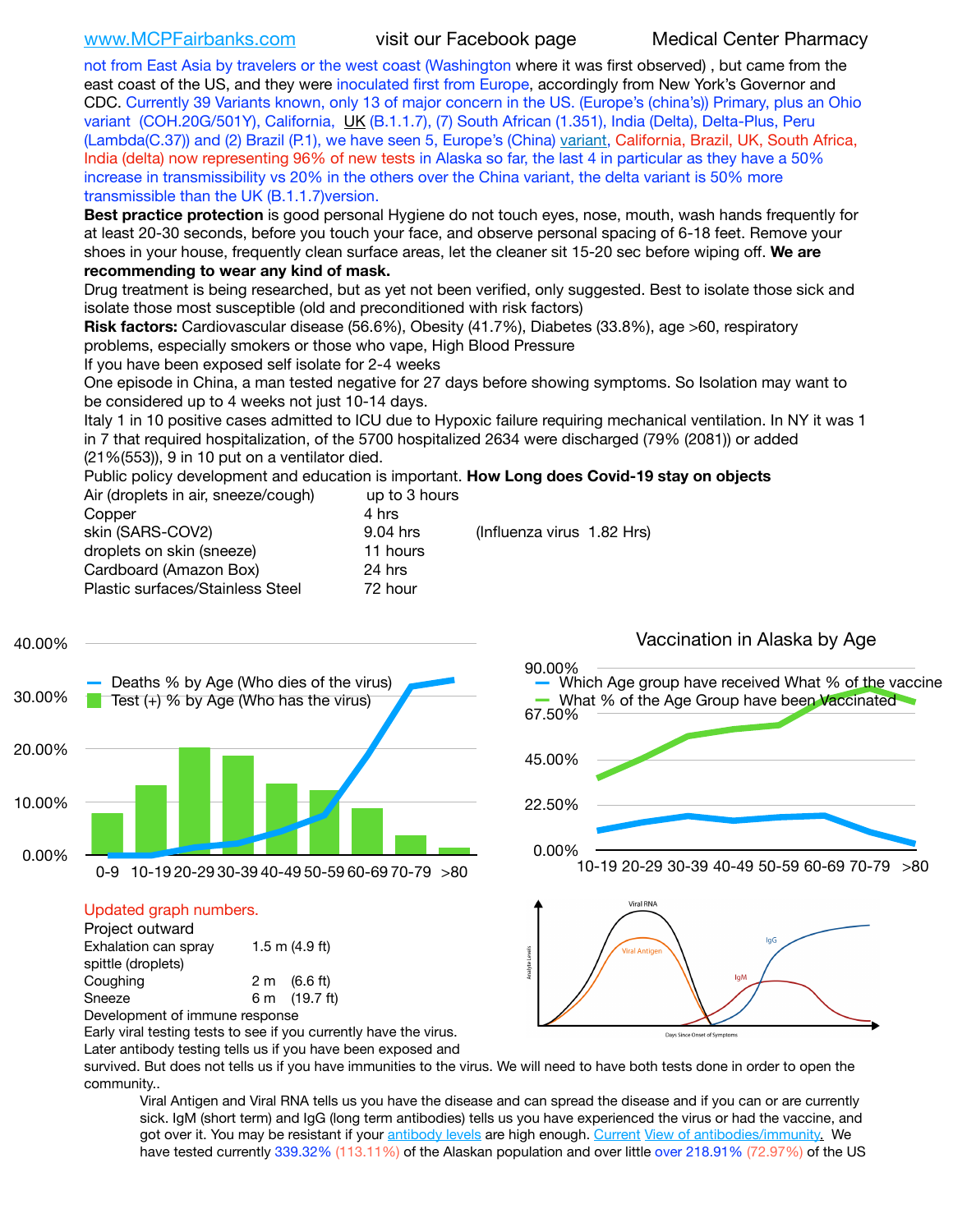population, discount these numbers by 67% to reflect multiple testing of the same person. To be safe, we need at least 25% to see if we are making progress,  $60\%$  to [barely qualify](https://www.nature.com/articles/d41586-020-02948-4) to be safe, and [70-90%](https://www.mayoclinic.org/herd-immunity-and-coronavirus/art-20486808) to be assured we will not see a second wave of sickness. Some experts will [not feel safe til we are at 85%](https://www.bannerhealth.com/healthcareblog/teach-me/what-is-herd-immunity). See bottom of last page to see how and where in Alaska do we and each of the boroughs stack up, compared to other states and the nation. Three types of clinical laboratory COVID-19 or SARS-CoV-2 tests are being developed:

Molecular Gene sequencing (current method), Viral antigen (testing parts of the virus), Host antibody tests (serology). They detect the virus in different ways.

Mask & [Mask Usage:](https://www.nationalgeographic.com/history/2020/03/how-cities-flattened-curve-1918-spanish-flu-pandemic-coronavirus/) N95 filter out 95% of the particles in the air 3 microns in size or larger.

Mold sizes are about

| <b>Conflict</b>                                       | <b>Combat</b><br>Death | Past 24<br>hours |
|-------------------------------------------------------|------------------------|------------------|
| <b>Revolutionary War</b>                              | 8,000                  |                  |
| Civil War                                             | 214,938                |                  |
| World War I                                           | 53,402                 |                  |
| World War II                                          | 291,557                |                  |
| <b>Korean Conflict</b>                                | 33,686                 |                  |
| <b>Vietnam</b>                                        | 47,424                 |                  |
| <b>Gulf War</b>                                       | 149                    |                  |
| Afghanistan                                           | 1,833                  |                  |
| Iraq                                                  | 3,836                  |                  |
| <b>1918 Flu</b>                                       | 675,000                |                  |
| 9/11 deaths                                           | 2,977                  |                  |
| <b>COVID19 deaths from</b><br>1/20/2020 to 08/12/2021 | 618,651                | $-160$           |

10-12 microns in size. Bacteria are larger, so is dust, Gas molecules and viruses are smaller. PM2.5 are 2.5 microns in size.

**Viruses** can be 1 micron in size, 0.3 micron in size, or 0.1 microns in size, so they **will pass right through**. **We recommend wearing any mask, the mask may provide up to 5 times the protection** ver **wearing no mask at all**. It still **does not protect** the wearer from contracting the infection, it **can inhibit** the spreading, something is **better than nothing at all**.

**Remember there is a clean side ( the side towards you) and a dirty side,** the side to the contaminated air is dirty. If you are COVID positive then this is reversed. When handling the mask, do not touch the dirty side and then touch your face, Wash properly your hands first after touching the dirty side before touching your face. If you are infected the dirty side is the inside surface of the mask.

Wash your homemade mask in hot water wash >133F (for at least 10 minutes) and rinse to sanitize with high heat >133F Plus and a weak bleach or peroxide (not Both) the mask. Daily if possible. If you are a frontline health care provider with a homemade fabric mask 2 hours. Do not touch the dirty side.

**Mask usage: 5/13/21 While the CDC** has changed it's recommendations for those who have gotten vaccinated to go mask free, except on Mass Transportation such as buses and airline, or when in crowded situations, like concerts.

Those that have not been vaccinated are still advised need to wear a mask, they are now the population at risk.

The risk has now increased for those non-vaccinated folks. They no longer have the masked people in the community to protect them. While those who have been vaccinated will not get sick or as sick. They can still pass, much more easily without the masks, the virus to those who have not been vaccinated to make them sick.

Therefore, it is even **more imperative** that those that have not been vaccinated, wear a mask to protect themselves, or get vaccinated. The sea of those with the potential to have the virus now are those <12 y/o of age, those >  $12y$ /o who have not been vaccinated, or those who have been vaccinated and are transitory carriers. Currently, this is about 50% of the US population and about 60% of the Alaskan population. And about 80% of all children under 18y/o at this moment.

**Alcohol solutions** should be 60-80% alcohol **70%** is optimal. **Keep wet and rub 30 seconds**, or Happy Birthday song sung 3 times. **Hydrogen peroxide diluted to 2%** or 4 teaspoonful per quart of water (20ml per 946ml) Bleach the same ratio **Vinegar and ammonia are good cleaning agents, but not disinfectants**. **Do not mix** any of these agents together, toxic fumes can result. **Disinfectants, in order to be effective**, should remain on the applied surface, to be cleaned moist **(wet) for 30 seconds to 4 minutes** depending on material. Caution may dissolve glue or adhesives or bleach and discolor items, check with manufacturers. Do not let it get inside electronic devices. UV (10 minutes), [UV light](http://www.docreviews.me/best-uv-boxes-2020/?fbclid=IwAR3bvFtXB48OoBBSvYvTEnKuHNPbipxM6jUo82QUSw9wckxjC7wwRZWabGw) only kills where it can see.

### **Myths**

Taking hot baths, using colloidal silver, eating garlic soup, gargling with bleach are not proven to be effective. We have already seen using chloroquine taking the wrong form in the wrong dose can be fatal, one death and one critically injured. (see Arizona couple after listening to the past-president)

**We have heard of all kinds of cures.** To date there is no curative or preventative treatments, only supportive therapy. At this point there is **no proof** that Quinine, zinc, Hydroxychloroquine, Chloroquine, or Vitamin C works. As they say wives-tale at best, irresponsible reporting most likely. We have seen no information that they work.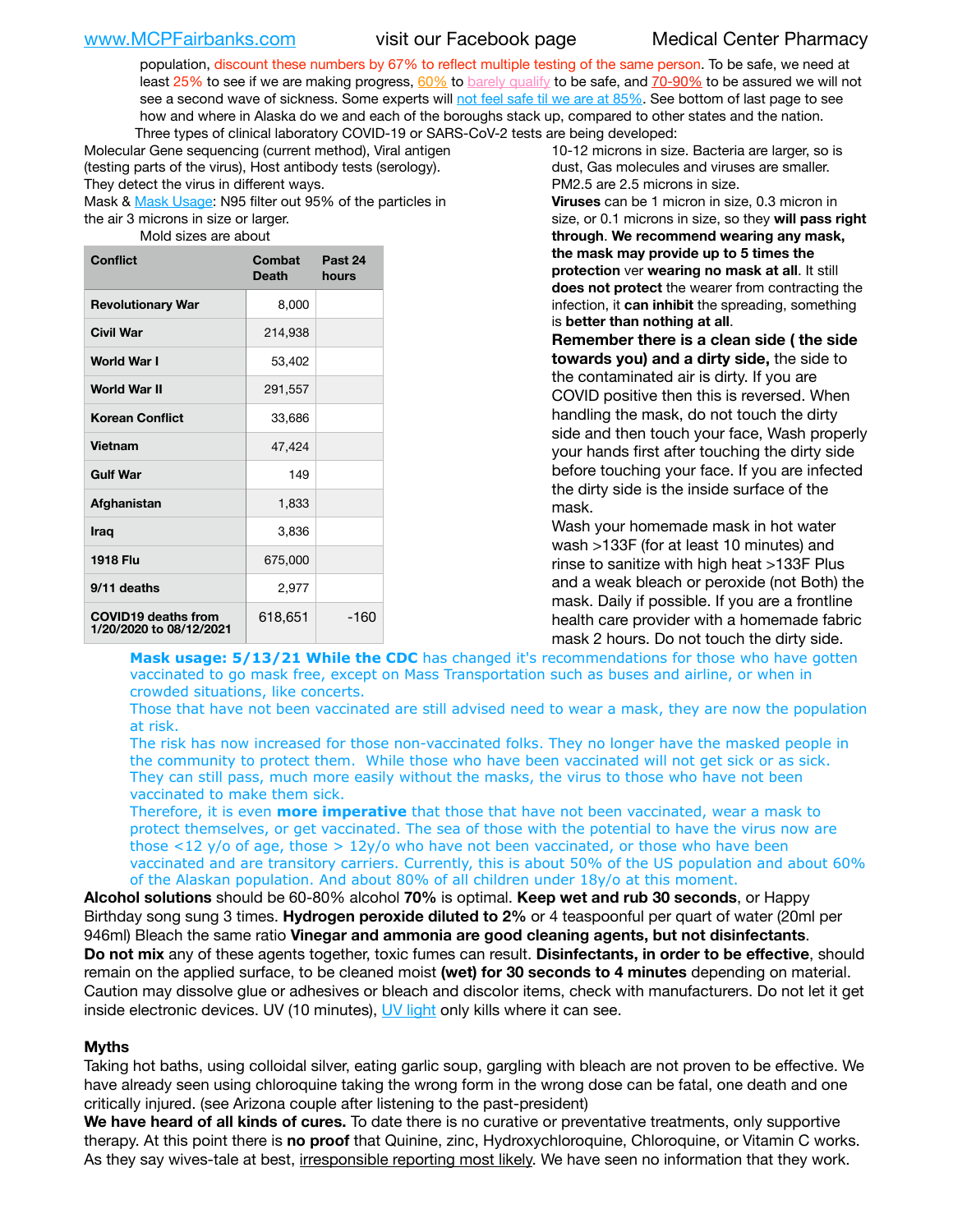### [www.MCPFairbanks.com](http://www.MCPFairbanks.com) visit our Facebook page Medical Center Pharmacy

There have been ineffective dosing issues, over-dosing issues, permanently killing the senses of smell or taste, inappropriate usage, cardiac arrhythmias, and death from the usage of these agents have been reported. The virus may die out with heat of summer, or cold weather, this is a myth, There are a couple of studies at show the virus can withstand 98F. We know the body tries to use up to 104F to potentiate our immune system, to kill viruses. Taking NSAID, Aspirin, Ach-Inhibitors, Arb's and you get the COVID-19 infection are not contraindicated and no clinical evidence that says you should stop any of these classes of medications. It would be misguided and ill advised if you did so, In other words, Unless your doctor makes changes, keep taking your medications unless told to do otherwise.

**Vaccine Myths and Fake information:** There are no microchips, tracking devices, fetus tissue, at all in the vaccines. Vaccines will not and can not change your DNA., It can not change the fertility of men or women. It seems to be safe to the fetus and pregnant women. You should continue to wear a mask til we get to Herd Immunity levels, but can remove masks if you are outdoors, but not at concerts where you are close together. You should still get vaccinated (complete series) even if you got COVID. If you have some of the co-morbidities, it is important that you do get vaccinated, the side effects of the vaccine will be milder and survivable than getting COVID. When you have questions, ask a pharmacist or your doctor.

As of 12/21/20, DHSS was aware of 11 reports regarding possible allergic reactions from Alaska's hospitals to CDC: Bartlett Regional Hospital (8), Providence Alaska (2) and Fairbanks Memorial Hospital (1). Two were identified as anaphylaxis and one of those resulted in hospitalization for ongoing monitoring. In the other three cases, symptoms were mild and not considered anaphylaxis. the hospitalized patient has been discharged and is doing well. The CDC said there appears to be no obvious geographic clustering of these reactions, nor was a specific production lot involved. People who experience anaphylaxis after the first dose should not receive

a second dose, according to CDC recommendations. For being one of the first states in that nation to start vaccinating, those <16y/o, we have slowed down vaccinations to where we are now way behind. More people are getting sick more frequently. Soon we will have more deaths. Due to vaccination resistance, Alaska has pushed itself into near last place, in the nation, as to when we will reach "herd immunity". This is the date when we can safely remove our masks and other restrictions. Check our website [www.MCPFairbanks.com](http://www.MCPFairbanks.com) for the 13 testing sites in the interior of Alaska.

Who is eligible now? All Alaskans >12 y/o, can receive the Pfizer vaccine and those >16 y/o can receive all of the other vaccines, all visitors can get vaccinated. Johnson and Johnson, has been reinstated, but I would caution not



to give it to women 12-50 years old. For details about eligibility, to find a provider visit [covidvax.alaska.gov.](https://lnks.gd/l/eyJhbGciOiJIUzI1NiJ9.eyJidWxsZXRpbl9saW5rX2lkIjoxMDYsInVyaSI6ImJwMjpjbGljayIsImJ1bGxldGluX2lkIjoiMjAyMTAxMjguMzQwODU3NjEiLCJ1cmwiOiJodHRwOi8vZGhzcy5hbGFza2EuZ292L2RwaC9FcGkvaWQvUGFnZXMvQ09WSUQtMTkvdmFjY2luZS5hc3B4In0.-Xwhl42jAWOMS7ewfS85uxwrwjohCso3Sb81DuDKtxU/s/500544915/br/93796640171-l) for vaccination sites or call 1-907-646-3322 for questions [covid19vaccine@alaska.gov](mailto:covid19vaccine@alaska.gov?subject=COVID19%20Vaccine%20questions) 9 am – 6:30 pm Monday - Friday and 9 am-4:30 pm Saturday and Sunday. You may be put on hold, but you will not need to leave a message for a return phone call if you call within business hours. Keep these tips in mind when scheduling. checkout our website [www.MCPFairbanks.com](http://www.MCPFairbanks.com) Please keep these tips in mind when scheduling. Be sure to keep and save your proof of vaccination cards as you may need it for travel purposes in the future. Gao Fu, the director of the China Centers for Disease Control, admitted on 4/10/2021 that the country's vaccines don't exactly give Covid-19 a knockout blow. One study from Brazil found that the vaccine from the Chinese company Sinovac was 50.4% effective, compared to Pfizer's 97%. Fu said the government is looking for ways to boost effectiveness.

# Many Alaskans live with underlying health concerns

You can not change your age but you can affect change with other risk factors. Nov. 17, 2020 for more information check out **[Alaska DHSS Insights](http://dhss.alaska.gov/dph/Epi/id/Pages/COVID-19/blog/20201117.aspx)** 

Epidemiologists within the Section of Chronic Disease Prevention and Health Promotion analyzed reports from about 8,500 randomly-selected Alaska adults who participated in the annual [Behavioral Risk Factor Surveillance System \(BRFSS\)](http://dhss.alaska.gov/dph/Chronic/Pages/brfss/default.aspx) telephone survey between 2016 and 2018. About 67% of Alaska adults — two out of three — have at least one of the following ongoing health concerns that have been shown to increase chances for serious illness from COVID-19:

- 46% of Alaska adults are current or former smokers
- 32% have obesity BMI >30.0
- 8% have type 1 or type 2 diabetes
- 6% have chronic obstructive pulmonary disease (COPD)
- 5% have heart disease or have had a heart attack
- 2% have chronic kidney disease